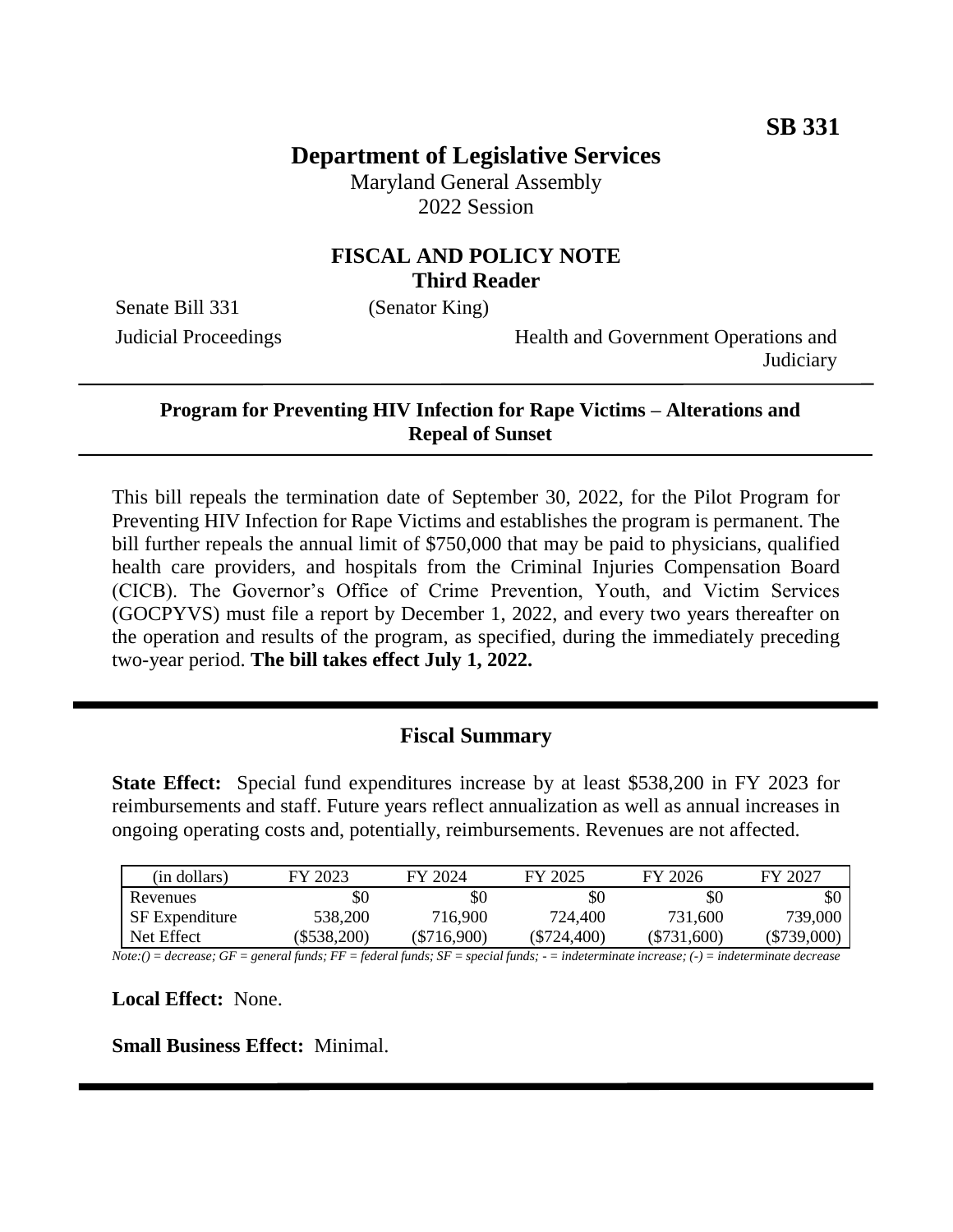## **Analysis**

**Current Law:** Chapter 431 of 2019 established the Pilot Program for Preventing HIV Infection for Rape Victims to prevent human immunodeficiency virus (HIV) infection for victims of an alleged rape or sexual offense or victims of alleged child sexual abuse. The program is administered by GOCPYVS. A qualifying victim must be provided with a full course of treatment and follow-up care for (nonoccupational) postexposure prophylaxis (nPEP) for the prevention of HIV, at the victim's request, and as prescribed.

A victim who receives treatment under the pilot program may decline to provide health insurance information or submit personal information to a payment assistance program if the victim believes that providing the information would interfere with personal privacy or safety. The physician, health care provider, or hospital providing the victim with treatment and follow-up care must inform the victim of the victim's right to decline to provide this information. If a victim declines to provide this information, the treatment and follow-up care must be provided free of charge. The physician, qualified health care provider, or hospital is entitled to be paid by CICB. However, total reimbursements from CICB to physicians, qualified health care providers, or hospitals under the pilot program may not exceed \$750,000 annually.

A physician or a health care provider who examines a victim of alleged child sexual abuse is immune from civil liability that may arise from the failure to obtain consent from a child's parent, guardian, or custodian for the examination or treatment of the child. This immunity extends to any hospital where the provider is affiliated, or the child is brought, and any individual working under the control or supervision of the hospital.

On December 1, 2021, GOCPYVS published a required report on the pilot program, which can be located [here.](http://dlslibrary.state.md.us/publications/Exec/GOCPYVS/CP11-1008(e)_2021.pdf)

### *Post-sexual Assault Care and Provider Reimbursement – In General*

Under § 11–1007 of the Criminal Procedure Article, if a physician, qualified health care provider, or hospital provides any of the following services to a victim of an alleged rape, sexual offense, or child sexual abuse, the services must be provided without charge and the physician or hospital is entitled to be reimbursed by CICB (within the GOCPYVS) for the costs of providing the services: (1) sexual assault forensic examination, which is a physical examination to gather information and evidence as to the alleged crime; (2) emergency hospital treatment and follow-up medical testing for up to 90 days after the initial physical examination; and (3) an initial assessment of a victim of alleged child sexual abuse (for up to five hours of professional time of specified professionals to gather information and evidence).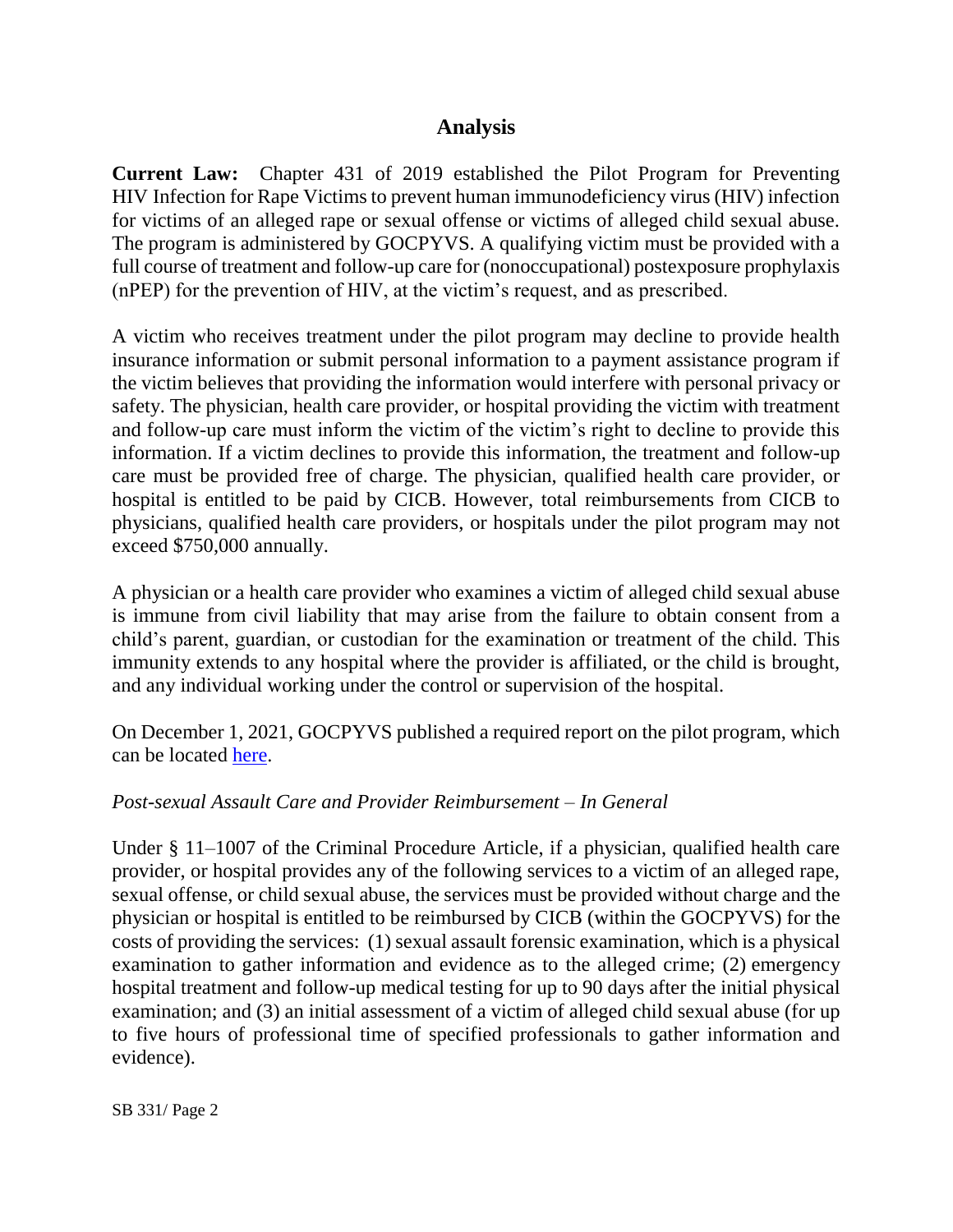The Sexual Assault Reimbursement Unit (SARU) within GOCPYVS provides reimbursement for the physical examination, collection of evidence, and emergency treatment of individuals for injuries resulting from alleged rape, sexual assault, or child sexual abuse.

#### *Criminal Injuries Compensation Board*

CICB awards grants to innocent victims of crime who incur financial hardship as a result of crime. Awards may be made for lost wages, medical expenses, counseling, crime scene cleanup, and, for homicide victims, funeral expenses. The board may make an award only if the claimant, as a result of the injury on which the claim is based, has (1) incurred at least \$100 in unreimbursed and unreimbursable expenses or indebtedness reasonably incurred or claimed for specified necessary expenses or (2) lost at least \$100 in earnings or support. Compensation awarded from the fund may not exceed specified limitations. Funding for these awards is provided by the Criminal Injuries Compensation Fund (CICF) from fees assessed by circuit and District courts. The fund is also supplemented by federal funds.

**State Expenditures:** Special fund expenditures increase by at least \$538,192 in fiscal 2023, which reflects likely costs to continue the program after the original termination date of September 30, 2022, and by a minimum of \$716,900 annually thereafter. As discussed further below, these costs are primarily for nPEP reimbursement, but they also include staffing costs.

| Increase in FY 2023 State Expenditures | \$538,192 |
|----------------------------------------|-----------|
| <b>Operating Expenses</b>              | 1,590     |
| Salaries and Fringe Benefits           | 124,102   |
| Reimbursement for nPEP                 | \$412,500 |
| <b>Regular Positions</b>               | 2.0       |

Future year expenditures reflect full salaries with annual increases and employee turnover as well as annual increases in ongoing operating expenses and anticipated annualized reimbursement for nPEP and related costs of at least \$550,000.

#### *Nonoccupational Postexposure Prophylaxis Reimbursement Costs*

During the first two years of the pilot program (from October 1, 2019, through September 30, 2021) GOCPYVS reports that a total of 1,362 claims were received and paid at a cost of \$707,375 for initial patient care (including laboratory work), nPEP medication, and patient follow-up care. **Exhibit 1** shows the breakdown for the number of patients qualified for care, the number of patients receiving care, and the reimbursements made for patient care and medication during each of the first two years of the pilot program.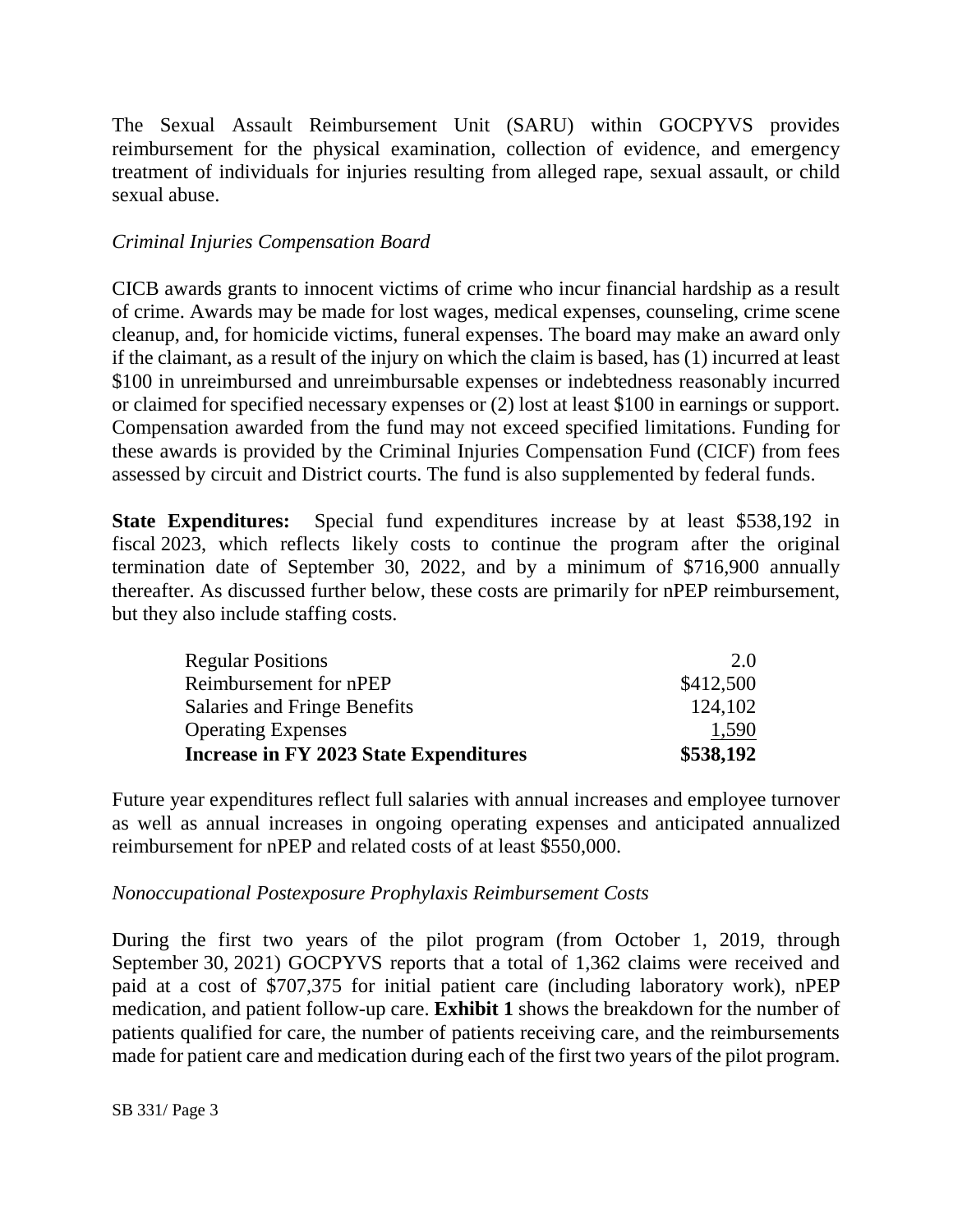## **Exhibit 1 Patients Qualifying/Receiving Care and Total Costs of Pilot Program for Preventing HIV for Rape Victims**

|                                       | October 1, 2019 -<br><b>September 30, 2020</b> |             | October 1, 2020 -<br><b>September 30, 2021</b> |           |
|---------------------------------------|------------------------------------------------|-------------|------------------------------------------------|-----------|
|                                       | Number of<br><b>Patients</b>                   | <b>Cost</b> | Number of<br><b>Patients</b>                   | Cost      |
| Qualified to Receive nPEP             | 295                                            |             | 852                                            |           |
| Receiving Initial Care (Including     |                                                |             |                                                |           |
| Laboratory Work)                      | 264                                            | \$76,837    | 728                                            | \$197,114 |
| Receiving nPEP                        | 156                                            | 84,654      | 172                                            | 294,424   |
| Receiving Follow-up Care              | 18                                             | 3,879       | 125                                            | 50,466    |
| <b>Total Claims Received and Paid</b> | 337                                            | \$165,370   | 1,025                                          | \$542,004 |

nPEP: nonoccupational postexposure prophylaxis

Note: Numbers are as reported in the required pilot program report and may not sum to total.

Source: Governor's Office of Crime Prevention, Youth, and Victim Services; Department of Legislative **Services** 

Accordingly, special fund expenditures from CICF are assumed to increase by at least \$412,500 in fiscal 2023 (reflecting the continuation of the program after October 1, 2022) and at least \$550,000 annually thereafter. This estimate reflects minimum reimbursement expenditures, based on the claims received and paid thus far under the pilot program. This analysis is premised on the assumption that there is sufficient fund balance in CICF to cover these expenditures. However, the Department of Legislative Services advises that CICF is unlikely to maintain current distributions (with a budget of \$3.1 million in fiscal 2023, plus federal funds) and accommodate additional expenditures should they exceed what is contemplated by this analysis.

### *Administrative Costs*

SB 331/ Page 4 Although reimbursement for nPEP treatment comes from CICB (using CICF monies), GOCPYVS advises that, in practice, claims are made through the SARU process in conjunction with sexual assault forensic examination claims. Under the pilot program, only contractual employees were needed for SARU, which is funded separately from CICB. Under the bill, full-time regular staff are assumed to be necessary due to the ongoing nature of the program. Specifically, two positions (one HIV prevention outreach coordinator and